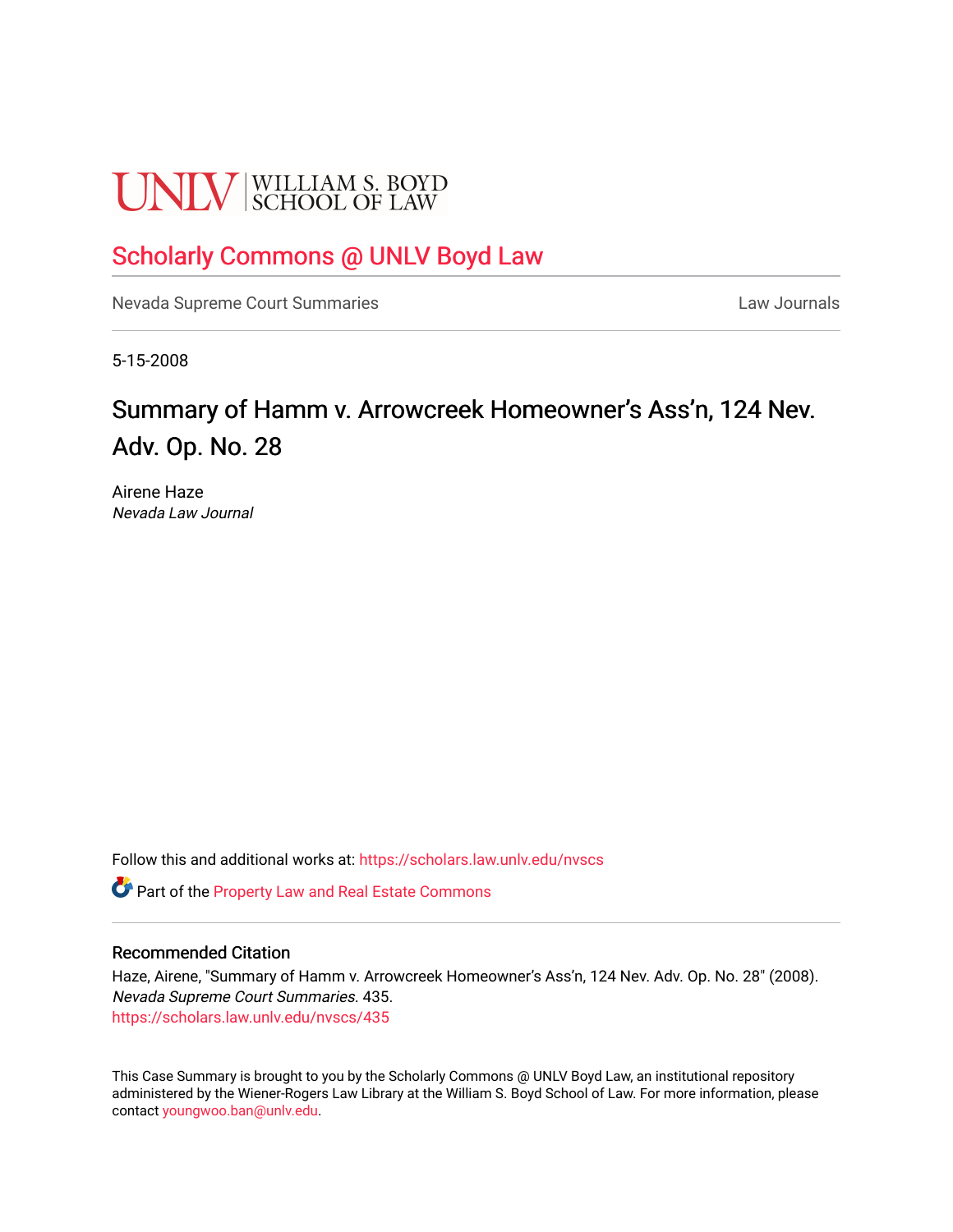*Hamm v. Arrowcreek Homeowner's Ass'n,* [1](#page-1-0)24 Nev. Adv. Op. No. 28 (May 15, 2008)<sup>1</sup>

# PROPERTY LAW- HOMEOWNER'S ASSOCIATION LIEN

## **SUMMARY**

 Appeal from a district court order dismissing homeowner's action that sought to release a homeowner's association lien. Under NRS 383.10, the district court must dismiss any dispute arising from the interpretation, application, or enforcement of homeowner's associations' covenants, conditions, and restrictions (CC&R) if the parties did not first submit to mediation or arbitration. This statute, however, does not apply to actions for injunctive relief involving "immediate threat of irreparable harm, or action[s] relating to the title to residential property."[2](#page-1-1)

#### **DISPOSITION/OUTCOME**

 The Nevada Supreme Court held that filing of lien, in and of itself, does not create an "immediate or irreparable harm"<sup>[3](#page-1-2)</sup> and that action to release lien without more does not "relat[e] to the title of residential property."<sup>[4](#page-1-3)</sup> Accordingly, the Nevada Supreme Court affirmed the district court holding that homeowners were required to submit their claims to an arbitration or mediation before instituting an action to the district court to release a lien.

 The Nevada Supreme Court also held that if the collection agency acts as the agent for the homeowners' association and NRS 38.310 applies to the action against the homeowner's association, then the statute applies equally to the collection agency.

 Finally, the Nevada Supreme Court concluded that NRS 38.310 does not violate the constitutional rights to a jury trial and equal protection under the law.

# **FACTUAL AND PROCEDURAL HISTORY**

In 2004, the appellants Michael and Cara Hamm purchased a home and an adjoining vacant lot in the Arrowcreek subdivision, a planned community in Reno, Nevada. According to Mr. and Mrs. Hamm, they were told that they would not be required to pay assessment fees on the vacant lot pursuant to Arrowcreek's CC&R when they purchased the properties.

 However, respondent Arrowcreek Homeowners Association (Arrowcreek HOA) sent them a notice assessing late fees and interest when the Mr. and Mrs. Hamm failed to pay the assessment fee on the vacant lot. Subsequently, Nevada Association Services (NAS), a collection agency, notified the appellants that they were required to pay Arrowcreek HOA the amount due within ten days to prevent the recording of a notice of delinquent assessment lien. Although Mr. and Mrs. Hamm immediately notified NAS that the assessment was disputed, NAS, at the direction of HOA, filed a notice of delinquent assessment lien with the county recorder.

 The appellants filed a district court complaint against Arrowcreek HOA and NSA. The Hamms alleged, *inter alia*, that Arrowcreek's actions clouded title to their properties and harmed their creditworthiness.

<sup>&</sup>lt;sup>1</sup> By Airene Haze

<span id="page-1-1"></span><span id="page-1-0"></span><sup>2</sup> NEV. REV. STAT. § 38.300(3) (amended affective January 1, 2008) 3 *Id.* 

<span id="page-1-3"></span><span id="page-1-2"></span> $^{4}$  *Id.*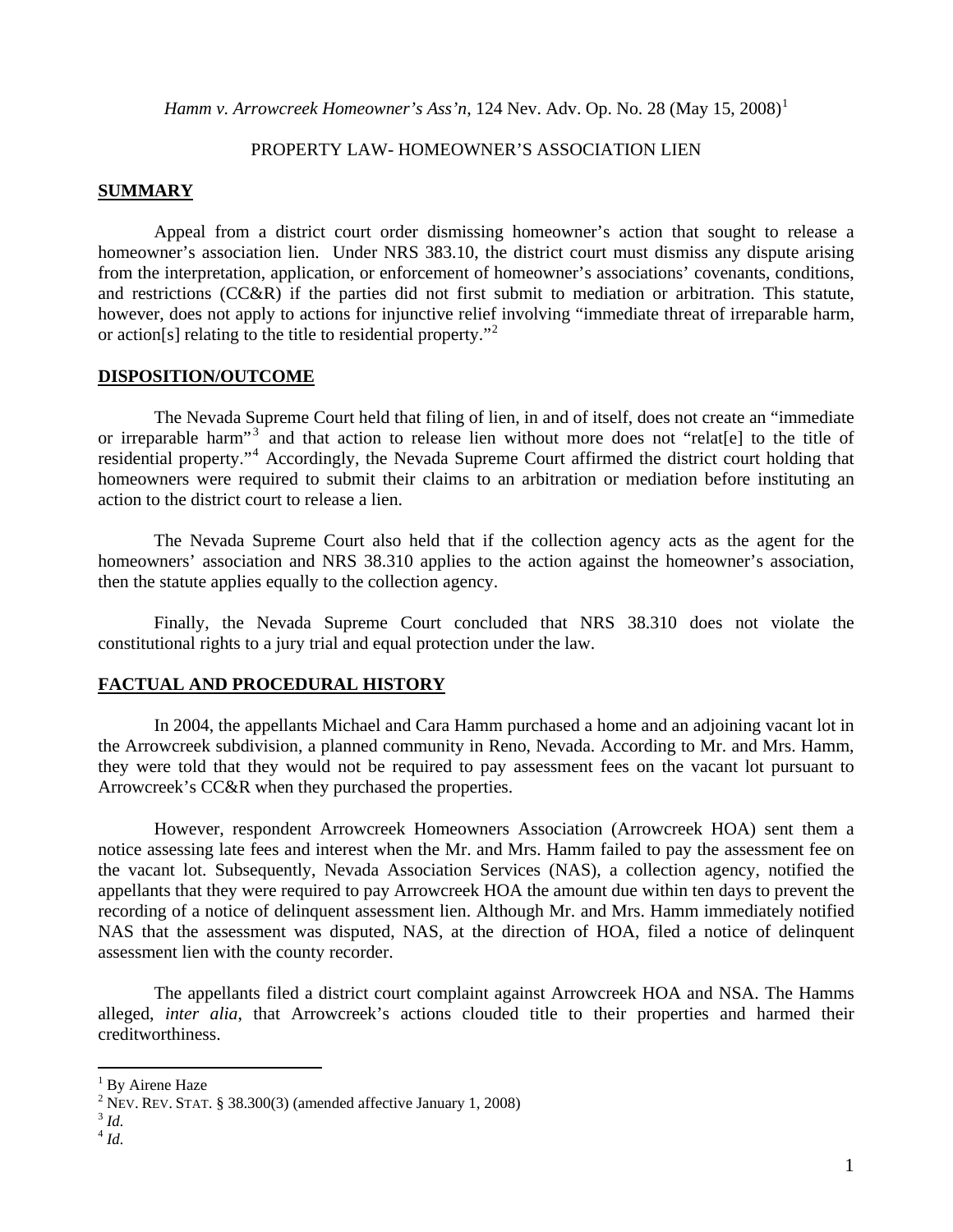Arrowcreek HOA moved to dismiss the complaint under NRCP 12(b)(5), based on the Hamm's failure to state a claim upon which relief could be granted and for their failure to comply with NRS 38.310. Under NRS 38.310, parties must submit claims relating to the interpretation and application of CC&R to mediation or arbitration before seeking relief in the district court. Alternatively, Arrowcreek HOA moved to compel mediation or arbitration pursuant to NRS 38.310.

 The district court concluded that the Hamm's complaint called for interpretation and enforcement of CC&R and, consequently dismissed the complaint. In its order, the district court stated that once arbitration was concluded, the Hamms could seek relief from the lien in the district court. The Hamms appealed.

#### **DISCUSSION**

NRS  $38.310(1)$ , provides that "[n]o civil action based upon a claim relating to . . . [t]he interpretation, application or enforcement" of CC&Rs may be commenced in state court, "unless the action has been submitted to mediation or arbitration pursuant to the provisions of NRS 38.300 to 38.360, inclusive."<sup>[5](#page-2-0)</sup>

 The Hamms argued that the provision does not apply to their action to release lien because (1) they sought not to interpret the CC&R, but merely to enforce prior interpretation of those CC&Rs; (2) for their action is not a "civil action" under NRS 38.310; and (3) the lien portion of their claims that was directed at NAS, which is not a homeowner's association, was not subject to NRS 38.310.

 The Hamms further contended that NRS 38.310 is unconstitutional because (1) it infringes on right to jury trial by requiring mediation or arbitration and (2) it violates equal protection because homeowner' association may record a lien without submitting to mediation or arbitration, but homeowners must submit to mediation or arbitration before initiating an action in the district court to have the lien removed.

#### NRS 38.310s application to action seeking "interpretation, application or enforcement of CC&Rs

 Although the Hamms argued that they did not seek CC&R's interpretation, the Hamms' complaint explicitly stated that the Hamms sought "court intervention to interpret the language . . . of the Arrowcreek [HOA] CC&R's." Additionally, resolving the merits of the Hamm's complaint would require the district court to interpret the CC&Rs' meaning to determine whether Arrowcreek HOA's assessment was proper. Accordingly, so long as the Hamm's action constitutes a "civil action" for NRS 38.310 purposes, and NRS 38.310 applies to NAS, the Hamms must submit their claims to arbitration or mediation before instituting an action in the district court.

#### Definition of "civil action" for purposes of NRS 38.310

 For NRS 38.310 purposes, a "civil action" *does not include* an action in equity for injunctive relief in which there is an immediate threat of irreparable harm, or an action relating to the title to residential property."[6](#page-2-1)

 Based on these exceptions, the Hamms contend that their action seeking to remove the lien, was not a "civil action" under NRS Chapter 38 because the lien created an "immediate threat of irreparable

<span id="page-2-0"></span><sup>5</sup> *See* NEV. REV. STAT. § 116.4117(2) (requiring parties to comply with NRS 38.310 before suing for damages on claims arising from a failure or refusal to comply with homeowner's association documents.) 6

<span id="page-2-1"></span> $6$  Nev. Rev. STAT. § 38.300(3) (emphasis added)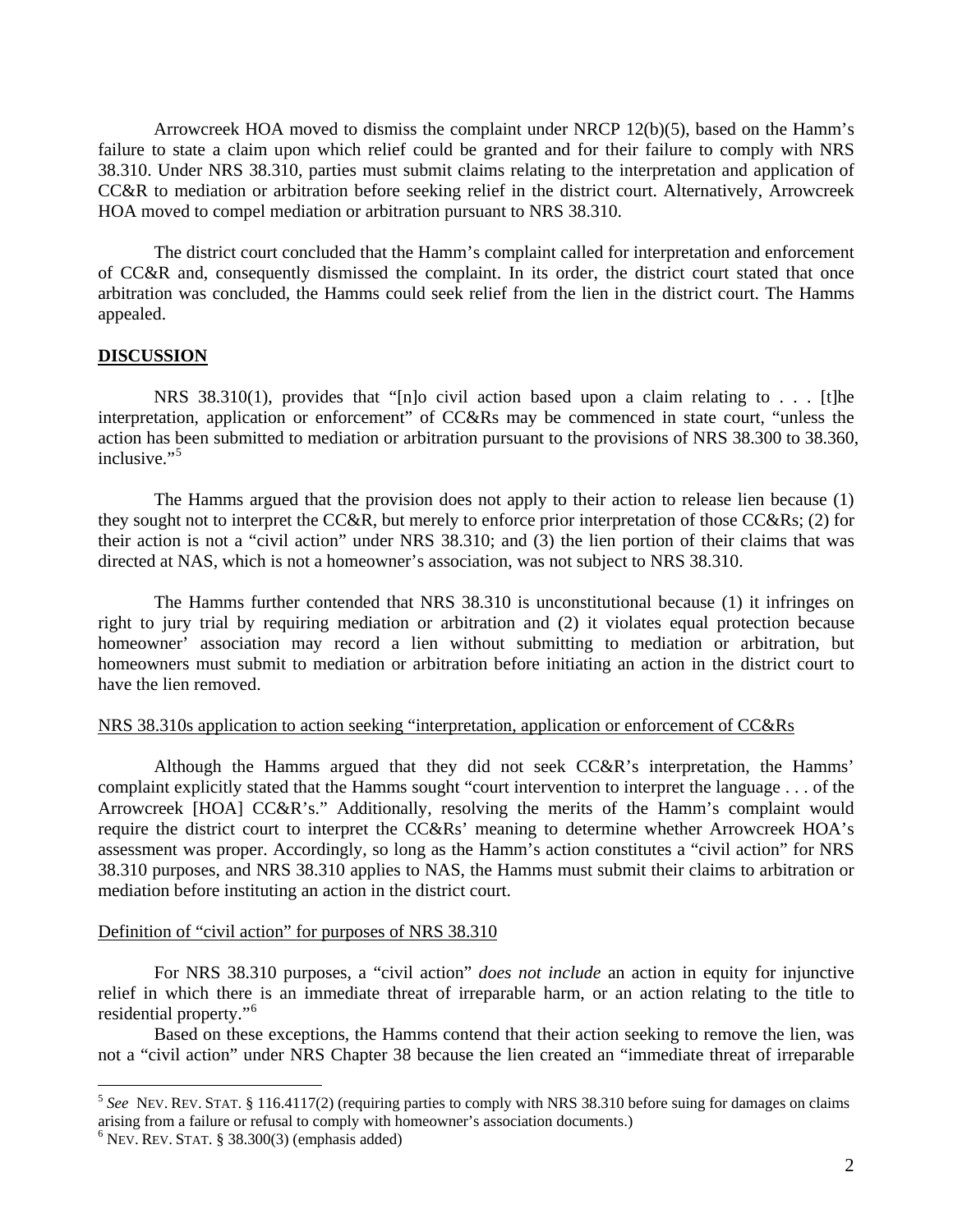harm" by clouding their titled and putting Arrowcreek in the position to foreclose on their property. They also contend that the matter was not a "civil action" because it was related to a residential title.

# *Exception to the definition of "civil action": "immediate threat of irreparable harm"*

 "[A] lien is a security device that binds property to a debt and puts a party on notice that someone besides the owner of the property has an interest in that property."<sup>[7](#page-3-0)</sup> This court has noted that a lien on property clouds that property title.<sup>[8](#page-3-1)</sup> However, whether the mere existence of a lien creates an immediate threat or irreparable harm depends on the meanings of "immediate" and "irreparable"

 Although the Nevada Supreme Court has concluded that *foreclosure* may result in irreparable harm,<sup>[9](#page-3-2)</sup> a lien is merely a preliminary step to foreclosure and does not itself instantly implicate the loss of unique real property.

 The Commonwealth of Pennsylvania recognized that, "[i]n special circumstances, a court conceivably could find that a property owner would be irreparably harmed because of the existence of [a] lien."<sup>[10](#page-3-3)</sup> However, the Pennsylvania court concluded that the property owners must allege and prove an irreparable harm "apart from the existence of the liens themselves" [11](#page-3-4) because liens usually may be removed by paying money or posting security. The Nevada Supreme Court found this reasoning persuasive and concluded that filing a lien, in and of itself, does not pose an immediate threat or irreparable harm.

 Here, the Hamms did not allege or prove irreparable harm. Instead, they merely asserted that the lien clouded their title and harmed their perceived "creditworthiness". Additionally, Arrowcreek HOA had not yet instituted a foreclosure proceeding. Hence, the district court did not err in concluding that Hamm's action fell within the scope of NRS 38.310.

# *Exception to definition of "civil action": "an action relating to the title to residential property"[12](#page-3-5)*

 The Nevada Supreme Court also clarified that while a lien clouds a title, it exists separately from that title, and therefore, an action simply to remove the lied does not "relate to" residential title so as to fall outside the scope of NRS 38.310.

 While a lien creates a security interest in a property, "[a] lien right alone does not give the lien holder right and title to property."<sup>[13](#page-3-6)</sup> Instead the title<sup>[14](#page-3-7)</sup> remains with the property owner until the lien is enforced through foreclosure proceedings. Before that time, a lien merely gives its holder priority to the

<span id="page-3-0"></span><sup>&</sup>lt;sup>7</sup> State, Dep't Human Res. v. Estate of Ullmer, 120 Nev. 108, 117, 87 P.3d 1045, 1051 (2004).

<span id="page-3-1"></span><sup>8</sup> *See* In re Contrevo, 123 Nev. 20, 24, 153 P.3d 652, 655 (2007); O'Dell v. Martin, 101 Nev. 142, 143, 696 P.2d 996, 997 (1985) (explaining that federal tax liens recorded against the appellant's property clouded title to that property. 9

<span id="page-3-2"></span> $9$  Dixon v. Thatcher, 103 Nev. 414, 416, 742 P.2d 1029, 1030 (1987) (holding that foreclosure poses irreparable harm "[b]ecause real property and its attributes are considered unique.")<br><sup>10</sup> LCN Real Estate v. Borough of Wyoming, 544 A.2d 1053, 1059 (Pa. Commw. Ct. 1988).<br><sup>11</sup> *Id.* 

<span id="page-3-3"></span>

<span id="page-3-5"></span><span id="page-3-4"></span><sup>&</sup>lt;sup>12</sup> The Nevada Supreme Court has not previously addressed whether an action to release a lien constitute an "action relating to the title to residential property."

<span id="page-3-6"></span><sup>&</sup>lt;sup>13</sup> In re Marino, 205 B.R. 897, 899 (Bankr. N.D. Ill. 1997).

<span id="page-3-7"></span><sup>&</sup>lt;sup>14</sup> See BLACK'S LAW DICTIONARY 1522 (8th ed. 2004). A title "constitut[es] the legal right to control and dispose of property."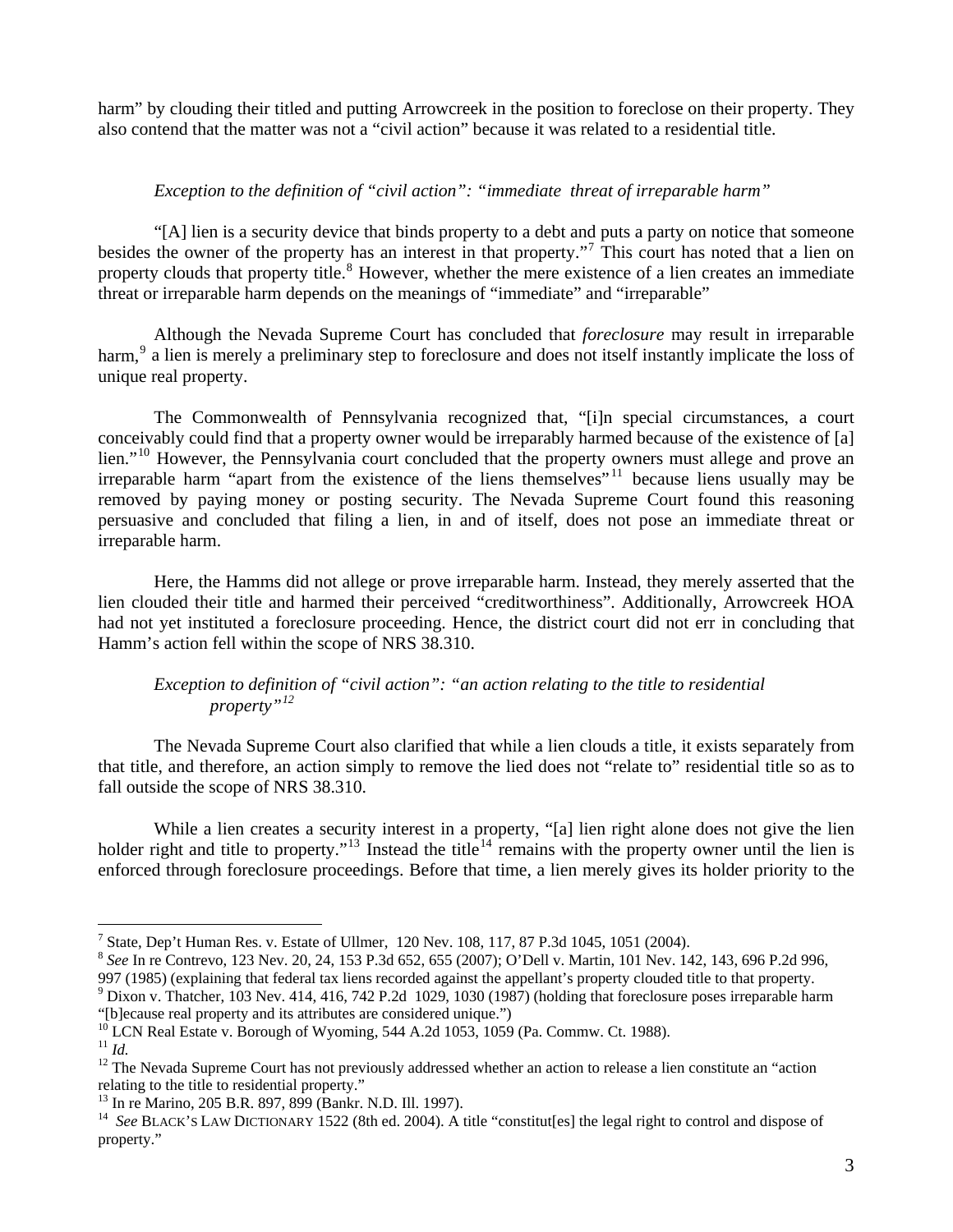property and security for compensation. <sup>[15](#page-4-0)</sup> Therefore, an action to remove the liens does not, in and of itself, "relate to" the owner's title so as to come outside the definition of "civil action" for NRS 38.310 purposes.

 Here, Arrowcreek recorded a lien against the Hamms' property, but it did not initiate proceedings to foreclose upon the lien. The filing of the lien created a monetary encumbrance that did not alter the Hamms' title to property. Accordingly, the Nevada Supreme Court concluded that Hamms' action to release lien did not "relat[e] to the title to residential property."<sup>[16](#page-4-1)</sup>

 Additionally, the Nevada Supreme Court also concluded that NRS 38.310 expresses Nevada's public policy favoring arbitration of disputes involving interpretation of enforcement of CC&R.

Application of NRS 38.310 to an action against a collection agency working as an agent for a homeowner's association

The Hamms argued that NRS 38.310 does not apply to their claim against NAS because NAS is a collection agency, not an "association." NAS argued that it was Arrowcreek HOA's agent and therefore also subject to NRS 38.310.

An agency relationship is created when one person possesses the contractual right to control another's manner of performing the duties for which he or she was hired.<sup>[17](#page-4-2)</sup> The Nevada Supreme Court concluded that an agency relationship existed here because Arrowcreek HOA hired NAS to collect the Hamms' alleged assessments and possessed the contractual right to direct NAS to record the lien on behalf of Arrowcreek HOA. Therefore, NRS 38.310 applies to the Hamms' claims against NAS just as it applies to their claims against Arrowcreek HOA.

# Constitutionality of NRS 38.310

 The Hamms also argue that NRS 38.310 violates their constitutional rights to a jury trial and equal protection under the law.

#### *NRS 38.310 and the constitutional right to a jury trial*

Under Article 1, Section 3 of the Nevada Constitution, "[t]he right of trial by Jury shall be secured to all and remain inviolate forever; but a Jury trial may be waived by the parties in all civil cases in the manner to be prescribed by law . . . ." Here, NRS 38.310 does not require binding arbitration. It merely requires that the parties submit to mediation, nonbinding arbitration, or binding arbitration before they initiate a civil action.<sup>[18](#page-4-3)</sup> If the parties agree to nonbinding arbitration, "any party to the arbitration may, within 30 days after a decision and award have been served upon the parties, commence a civil action in the proper court concerning the claim which was submitted for arbitration."<sup>[19](#page-4-4)</sup> Even if the parties agree to binding arbitration, the arbitration award may be vacated and a rehearing granted pursuant to NRS  $38.241$ <sup>[20](#page-4-5)</sup>

<span id="page-4-0"></span><sup>&</sup>lt;sup>15</sup> In re Marino, 205 B.R, at 899.<br><sup>16</sup> Nev. Rev. STAT. § 38.300(3)

<span id="page-4-2"></span><span id="page-4-1"></span><sup>&</sup>lt;sup>17</sup> Grand Hotel Gift Shop v. Granite St. Ins., 108 Nev. 811, 815, 839 P.2d 599, 602 (1992); see also Mills v. Haggard, 58 S.W.3d 164, 165 (Tex. App. 2001) (holding that collection agencies that attempts to collect on a promissory note secured by a lien "acts[] as agents for the various holders of the note.") <sup>18</sup> NEV. REV. STAT. § 38.310(1)

<span id="page-4-5"></span><span id="page-4-4"></span><span id="page-4-3"></span><sup>&</sup>lt;sup>19</sup> Nev. Rev. Stat. § 38.330(5)<br><sup>20</sup> Nev. Rev. Stat. § 38.330(6)